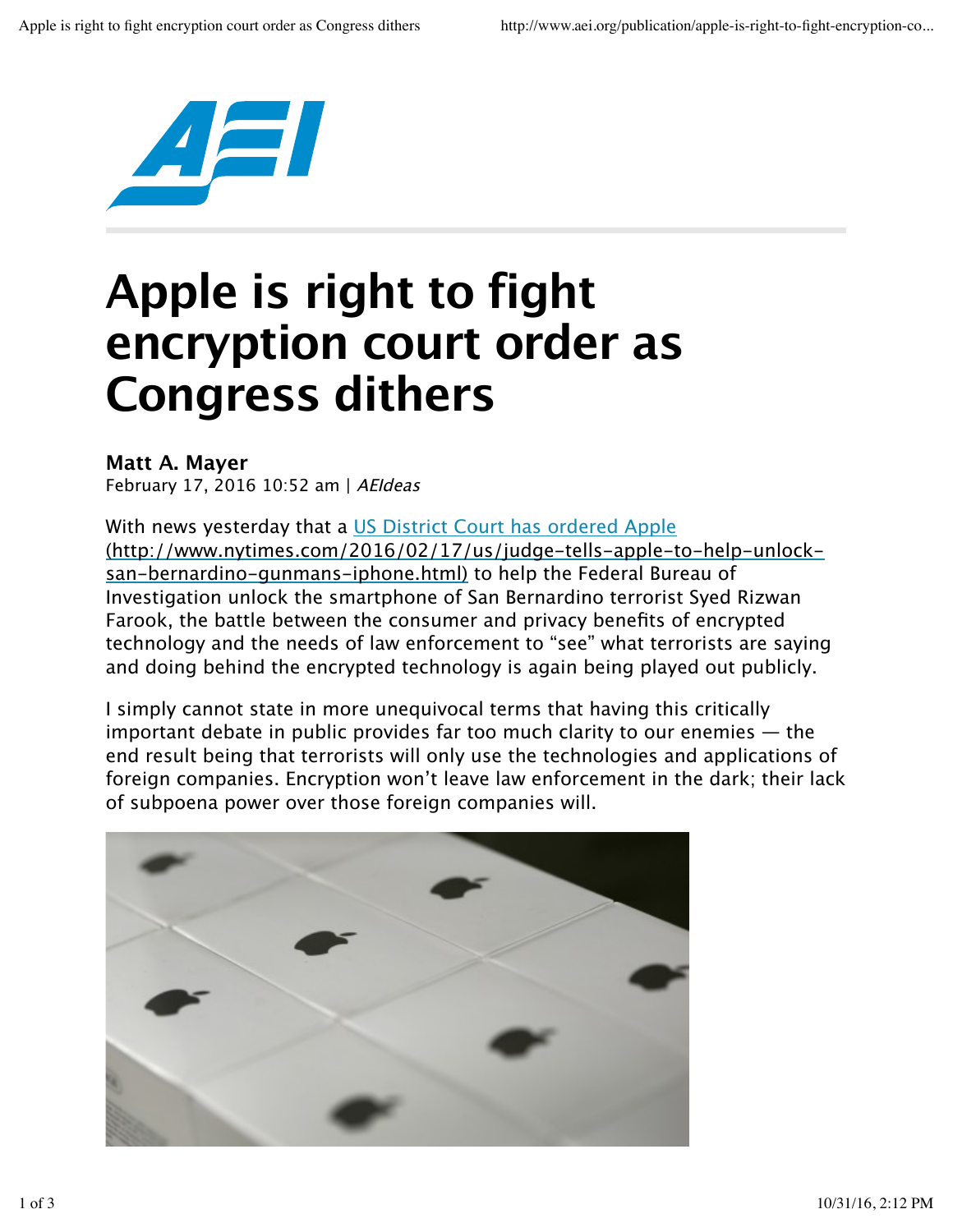REUTERS/Michaela Rehle.

As I stated a month ago, Congress must launch a national commission (https://www.aei.org/wp-content/uploads/2016/01/National-commissionon-terrorists-use-of-technology-is-needed.pdf) as soon as possible so we can have this vital discussion in a manner that fully airs the equities of all parties, but in a venue beyond the eyes and ears of terrorists.

Without a full national commission debate on the issues, Apple is right to oppose the FBI's eforts (http://www.apple.com/customer-letter/) in this case. As Apple CEO Tim Cook notes:

The government is asking Apple to hack our own users and undermine decades of security advancements that protect our customers including tens of millions of American citizens — from sophisticated hackers and cybercriminals. The same engineers who built strong encryption into the iPhone to protect our users would, ironically, be ordered to weaken those protections and make our users less safe.

We can find no precedent for an American company being forced to expose its customers to a greater risk of attack. For years, cryptologists and national security experts have been warning against weakening encryption. Doing so would hurt only the well-meaning and law-abiding citizens who rely on companies like Apple to protect their data. Criminals and bad actors will still encrypt, using tools that are readily available to them.

…

The implications of the government's demands are chilling. If the government can use the All Writs Act to make it easier to unlock your iPhone, it would have the power to reach into anyone's device to capture their data. The government could extend this breach of privacy and demand that Apple build surveillance software to intercept your messages, access your health records or financial data, track your location, or even access your phone's microphone or camera without your knowledge.

Opposing this order is not something we take lightly. We feel we must speak up in the face of what we see as an overreach by the US government.

If US companies are going to be forced to create back doors or help the federal government hack into the encrypted technology of Americans, that mandate should come from a law passed by Congress and signed by the president. It most certainly should not come from a magistrate judge in a district court in central California based on a statute from the 1700s.